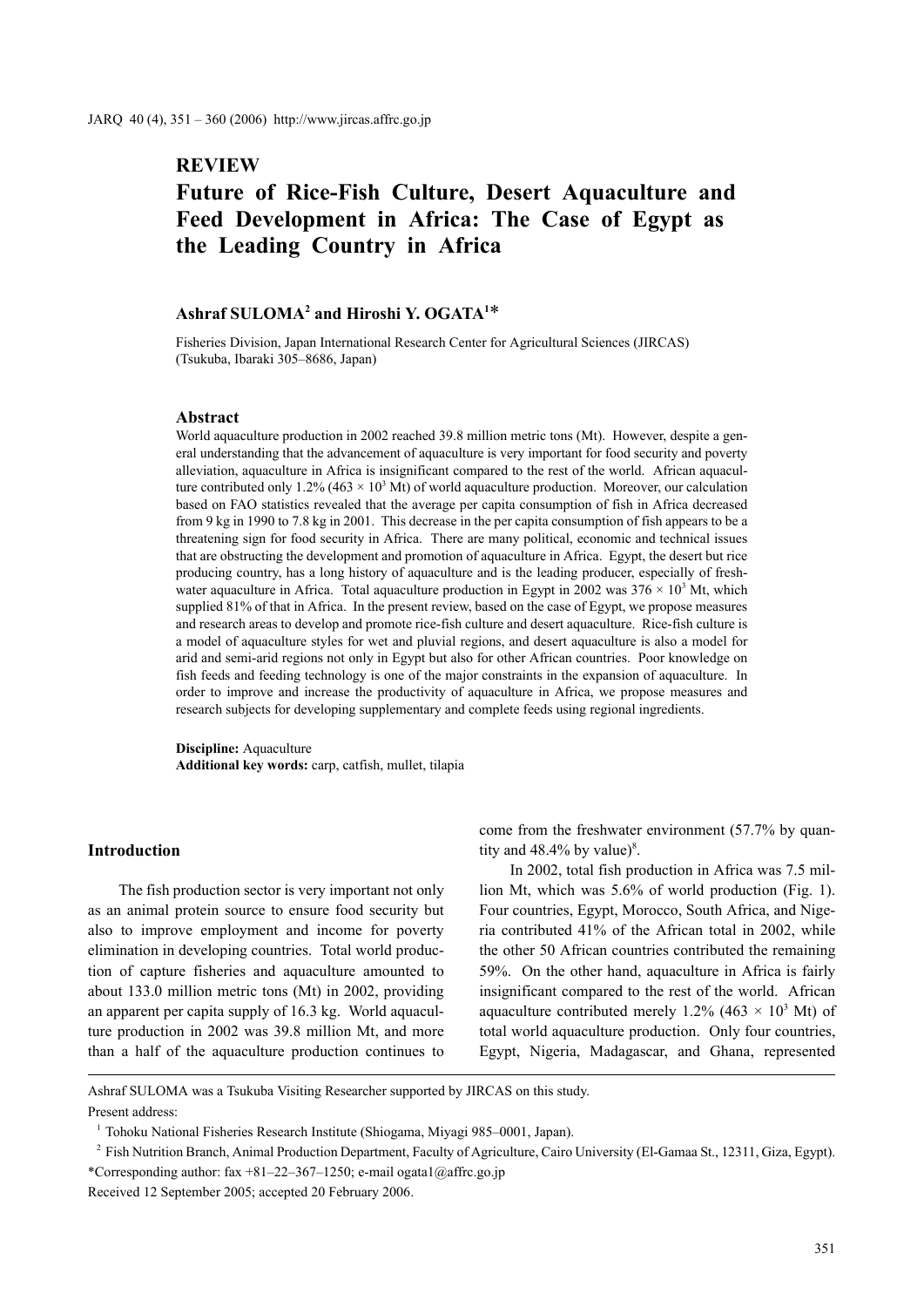





**Fig. 2. Egyptian aquaculture production and its % contribution in Africa**



: Aquaculture production in Egypt.

**Fig. 3. Total per capita consumption of fish (kg) in world, Africa and Egypt**

 $\rightarrow$ : World.  $\rightarrow$ : Africa.  $\rightarrow$ : Egypt.

90% of the continental total aquaculture production. Total aquaculture production in Egypt in 2002 was  $376 \times$ 103 Mt, which supplied 81% of that in Africa (Fig. 2). The total aquaculture production has increased from 82  $\times$  $10^3$  Mt in 1990 to 463 × 10<sup>3</sup> Mt in 2002 (Δ381 × 10<sup>3</sup> Mt) in Africa and from  $62 \times 10^3$  Mt in 1990 to  $376 \times 10^3$  Mt in 2002 ( $\Delta$ 314 × 10<sup>3</sup> Mt) in Egypt, respectively. Egypt contributed 82.4% of the increase during the period between 1990 and 2002 in Africa. Egyptian per capita fish consumption more than doubled from below 7 kg in 1990 to over 14 kg in 2002 as shown in Fig. 3. However, if we calculate the average per capita consumption in Africa, the average per capita consumption shows the opposite trend: it tends to drop slightly from 9 kg in 1990 to 7.8 kg in 2001, despite the fact that total fisheries production in Africa increased during this period. This decrease in per capita consumption in the other 53 countries appears serious. This is a consequence of the increasing gap between supply and demand due to the rapidly growing population, stagnating supplies from fisheries, poor aquaculture implementation, and increased exports of high-value fisheries commodities. The decrease in the per capita consumption of fish seems to be a threatening sign for food security in Africa.

Egypt is the leading aquaculture country, especially freshwater aquaculture, in Africa. The national government aims to increase the annual per capita consumption of fish and to ensure the availability of low-priced fish to the consumer by increasing national production. The government gives aquaculture development high priority in the national development plan. However, there are still many issues to solve in the development of the aquaculture industry. According to  $Zwirm^{26}$ , inequity in access to capital and political influence may be the most salient obstacle to the long-term development of aquaculture in Egypt. Needless to say, not only technical researches but also socio-economic and political analyses are important to identify issues and solve the issues in aquaculture development. Nevertheless, it is also the case that for future sustainable development there are still issues such as poor production technology, an underdeveloped feed industry and the competition for land/water availability with agriculture, which are able to be solved through technology development. In the present review, we will first introduce the characteristics of African and Egyptian aquaculture. Next, we will introduce rice-fish culture and desert aquaculture which are being practiced or are under experiment in Egypt. We strongly believe that rice-fish culture is a model of aquaculture styles for wet and pluvial regions, and that desert aquaculture is also a model for arid/semi-arid regions not only in Egypt but also in the other African countries. We will propose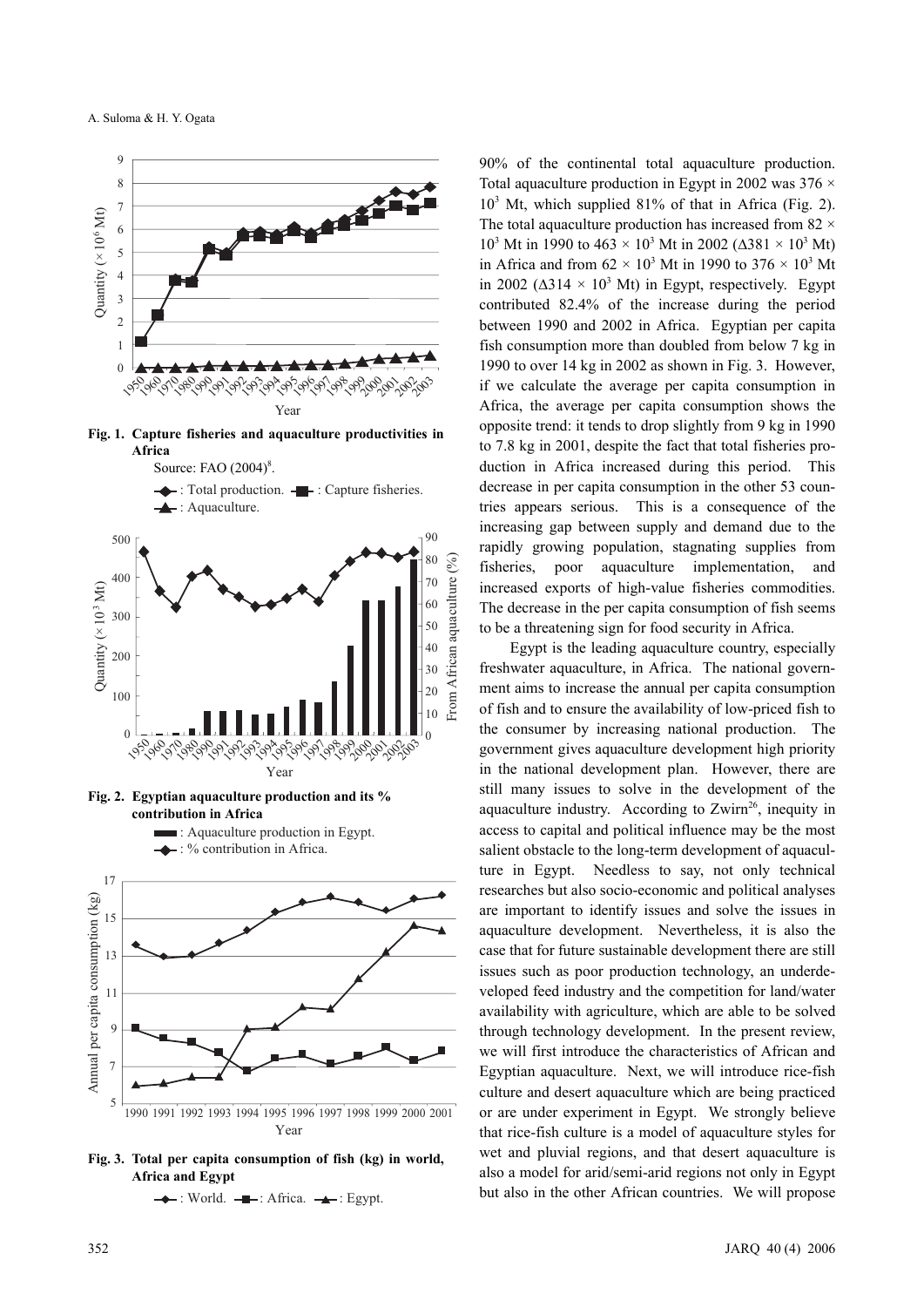## **History and characteristics of African and Egyptian aquaculture**

Carvings on an ancient tomb (3,000 BC) show that Egyptians were farming tilapia $14$ . In Madagascar, traditional water management for aquaculture began in the 18th century under the reign of King Andrianampoinimerina<sup>9</sup>. Although Southern Zaire first succeeded in pond production of tilapias in  $1946^5$ , the modern concept of aquaculture was introduced from Europe into African countries as a measure of the colonial administrations<sup>9</sup>. In the 1950s, about 300,000 fish ponds were operating by mainly rearing tilapia in about 20 African countries<sup>18,21</sup>. However, pond aquaculture did not progress further, and many ponds were abandoned due to poor husbandry, poor returns, lack of seed fish, and competition for water resources with agricultural farmers. According to Meschkat<sup>18</sup>, "Policymakers misjudged the motivation of the rural fish farmers and created the myth that the rural farmer will willingly take up fish farming for food security or as a source of protein for their family. This is most likely not the case, the primary motivation of the rural fish farmer generally being income generation". Since the late 60s, African aquaculture has started to develop again under the increased technical assistance which was financed by multilateral and bilateral donors<sup>9</sup>. More than US\$500 million have been provided to Africa over the past 20 years to promote aquaculture development.

Now despite the existence of aquaculture for the past 55 years in Africa, the total aquaculture output is still very low compared with the production from the capture fisheries (Fig. 1). This results from a lack of regular planning and exercises for aquaculture development in most African countries. African aquaculture is still a secondary and part-time activity in small farms with small freshwater ponds, and it is still an industry in its early developmental stage. Freshwater aquaculture in ponds is the most widespread type of aquaculture in Africa today, and it produces the greatest amount of fish equivalent to 80% of the total aquaculture harvests. Thus freshwater aquaculture is the most promising avenue to increase aquaculture production in the short and medium term. Anetekhai<sup>2</sup> reported that freshwater aquaculture is the most understood form in Africa, but that the inadequate and expensive feed is one of the major factors affecting poor performance, as described later. The dominant countries of freshwater aquaculture are Egypt and Nigeria. Although aquaculture is thus mostly practiced in freshwater environments, there is an upward trend in the use of brackish and marine waters in coastal countries, particularly in Nigeria and Kenya<sup>5</sup>. The main aquaculture species in Africa are tilapia, catfish, common carp, other cyprinids, mussels, mullet, shrimps, and seaweed.

Extensive systems are the oldest and most widespread systems in Africa. Extensive aquaculture, a secondary part time activity, is carried out as family-based aquaculture by rural small-scale farmers using small freshwater ponds. The production of this system depends on natural food with or without fertilization of substrates using manure or organic wastes that increase natural food availability. The main characteristics of this system are low input in fish density and very poor output. On the other hand, there are plenty of underdeveloped small water bodies in African rural areas, especially in Sub-Saharan countries and in the Nile Valley/Delta in Egypt. However, it is difficult to practice modern-advanced aquaculture (intensive aquaculture) in these small rural water bodies. We should reconsider the potential importance of small water bodies as extensive aquaculture space<sup>5</sup>, even if extensive system results in poor output.

The semi-intensive system is preferred by small and large-scale commercial farmers who are increasingly contributing to the development of aquaculture in a number of countries, especially in Egypt, which represented about 84% of total aquaculture production in Africa. In this system, fish density is usually higher than in extensive culture, and farmers use organic fertilization plus some supplementary feeds from locally available agricultural by-products. However, the output performance from this system is still relatively low compared to that of other continents, because of the lack of feed and feeding knowledge. The intensive system with high stocking density is dependent on big capital investment and complete formulated feeds which represent 40–60% of the production costs. This is the most advanced system in Africa but is still rarely practiced successfully. We should pay more attention to the intensive system to improve fish production in Africa in the near future.

In Egypt, aquaculture has been practiced for thousands of years, but practical aquaculture started in the 1950s with very low production. The annual average production between 1950 and 1970 was less than 15,000 Mt as shown in Fig. 2. Progress was very slow until 1978, when the national government established public aquaculture farms and hatcheries in Zawia, Barsiqu and Manzala. The government sector has played a major role in producing fish fry of carp and tilapia and providing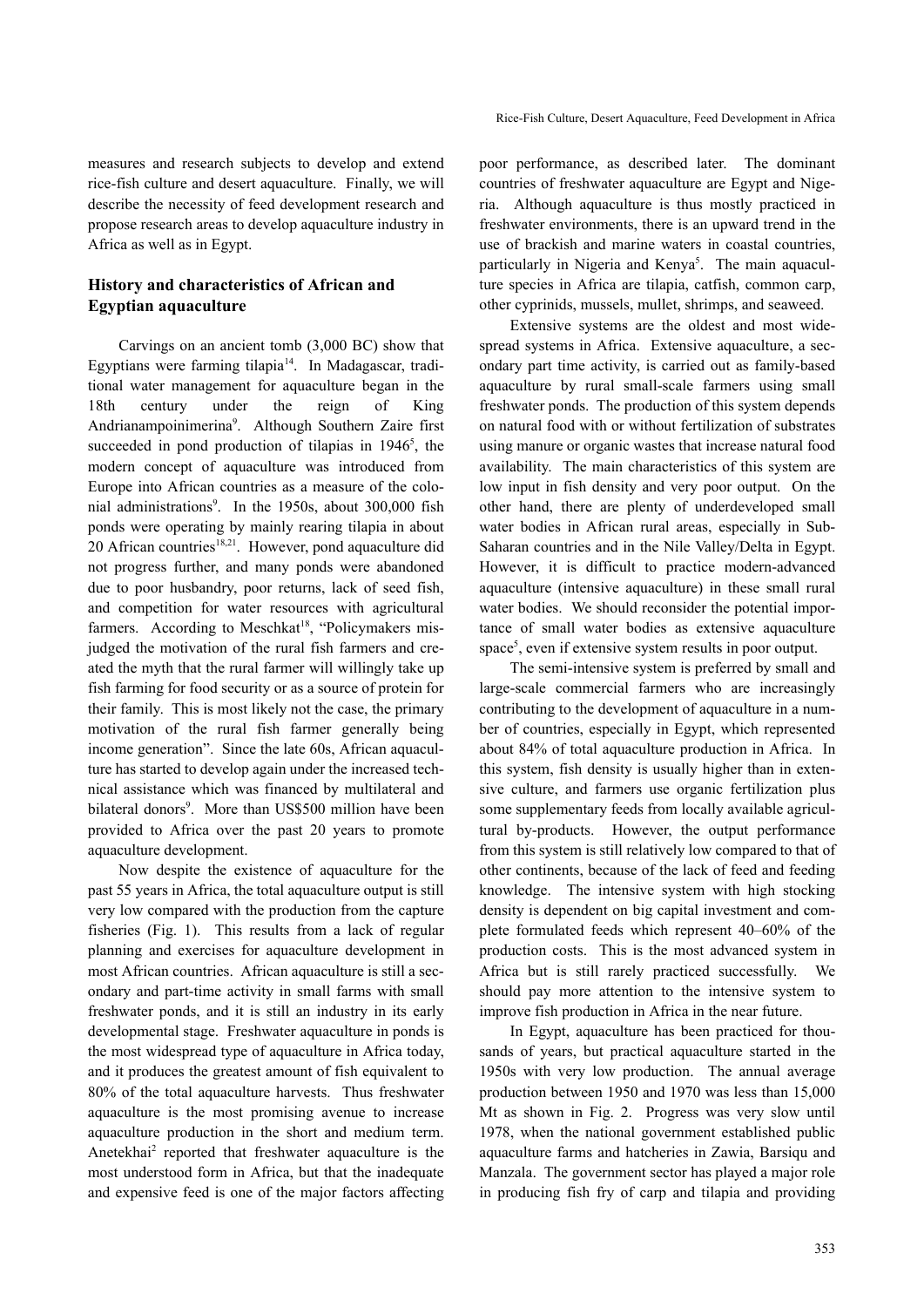them to the private sector. The establishment of fry production and fry supply systems by the government drastically motivated aquaculture in the private sector. Then, the private sector started to grow and the aquaculture production in Egypt has increased progressively (Fig. 2), and in 2003 the aquaculture production reached 445,180 Mt (by FISHSTAT Plus, FAO Fisheries, Software ver. 2.3, 2001). Egypt still continues to be the leading aquaculture country in Africa, contributing approximately 84% (by FISHSTAT Plus, FAO Fisheries, Software ver. 2.3, 2001) of the total aquaculture production of the continent in 2003 (Fig. 2).

In Egypt, aquaculture production is based on semiintensive systems of freshwater and brackish water farms with average production/ha of about 11.9–19.0 Mt. The main aquaculture species are freshwater fish, tilapias mainly *Oreochromis niloticus*, carps—mostly *Cyprinus carpio*, mullets—mainly *Mugil ramada* and *M. cephalus*, and African catfish—*Clarias gariepinus*. Most of the aquaculture products are consumed locally. Although intensive aquaculture in Egypt is still scarce, tilapia and mullet are mainly farmed in concrete or fiber-reinforced plastic tanks. Intensive aquaculture systems would become potentially more important to ensure food security in Egypt, when we consider its production efficiency and production capacity.

The availability of land and water for fish culture is a major constraint to the expansion of freshwater aquaculture in Egypt, and the government prohibits the use of major (national) irrigation canals for fish culture. As described later, Egypt has vast groundwater resources<sup>1</sup>. Oasis water in the west desert, Bahariya, Farafra, Dakhla, Kharga, and Siwa, comes from underground natural wells and springs, which are brackish water with a salinity range of 1.5 ppt to 8 ppt. Research institutions have to pay more attention to aquaculture in the desert and search for new integrated systems with agriculture crops. There is a need for more thorough information based on the long-term availability of land and water resources.

#### **Rice-fish culture in Egypt**

Rice-fish culture can provide additional food and income, can be practiced with small investment and can maximize the use of existing resources. Rice-fish culture is one way to increase the economic benefits from rice fields and develop freshwater fisheries. Rice-fish culture has been practiced in 28 countries on six continents: Africa, Asia, Australia, Europe, North America, and South America. Egypt is the largest rice producer in the Middle East and African countries. Egyptian rice yield is one of the highest in the world (9.1 Mt per ha in 2001). Expansion of fish production in rice fields is one of the national aquaculture plans in Egypt. Egypt started with a capture-type of rice-fish culture based totally on occasional fish stock from the irrigation water $11$ . Field experiments of rice-fish culture using common carp in the early 1970s led to encouraging results<sup>7</sup>. In 1995, ricefish culture was practiced in 172,769 ha and contributed about 32% of the total aquaculture production in the country<sup>22</sup>. Since then, 58,000 ha of farmland have been added producing 7,000 Mt of common carp in 199724. Thus, rice-fish culture has contributed to the increase of total aquaculture production in Egypt. The improved rice-fish culture can effectively give a great contribution in a short time, and it is very important not only for Egypt but also for all African countries where the rice farming exists. Here, we propose measures and research areas to evolve traditional rice-fish culture (capture style or extensive style) into advanced but sustainable rice-fish culture (semi-intensive style) for maximizing fish production from rice-fish culture in harmony with the rice-field environment.

#### **1. Improvement of traditional system**

The output performance from traditional rice-fish culture (capture style) is extremely low, and some modifications are needed to maximize the output performance. The following research should be conducted:

- Estimation of carrying capacity and production capacity of each rice field.
- Determination of optimum stocking size and stocking density.
- Establishment of stocking/harvesting system according to rice crop cycle.
- Interaction between rice production and fish production (fertilizer, pesticides, soil quality etc.).
- Establishment of management technologies of rice culture and rice field under fish culture.

## **2. Expansion of the area of rice-fish culture with improved technology**

The area of rice-fish culture should be expanded through technology improvement, technical training and increased funding. Technology improvement should be according to regional rice crop style in newly expanded areas. In principal, there are two ways to combine rice and fish: "growing rice and raising fish simultaneously only for the period of rice culture in the same field" and "rotating rice and fish".

The extensive style of "growing rice and raising fish simultaneously only for the period of rice culture in the same field" is traditional and most popular in Egypt. The advantage of this style is that sophisticated engineering,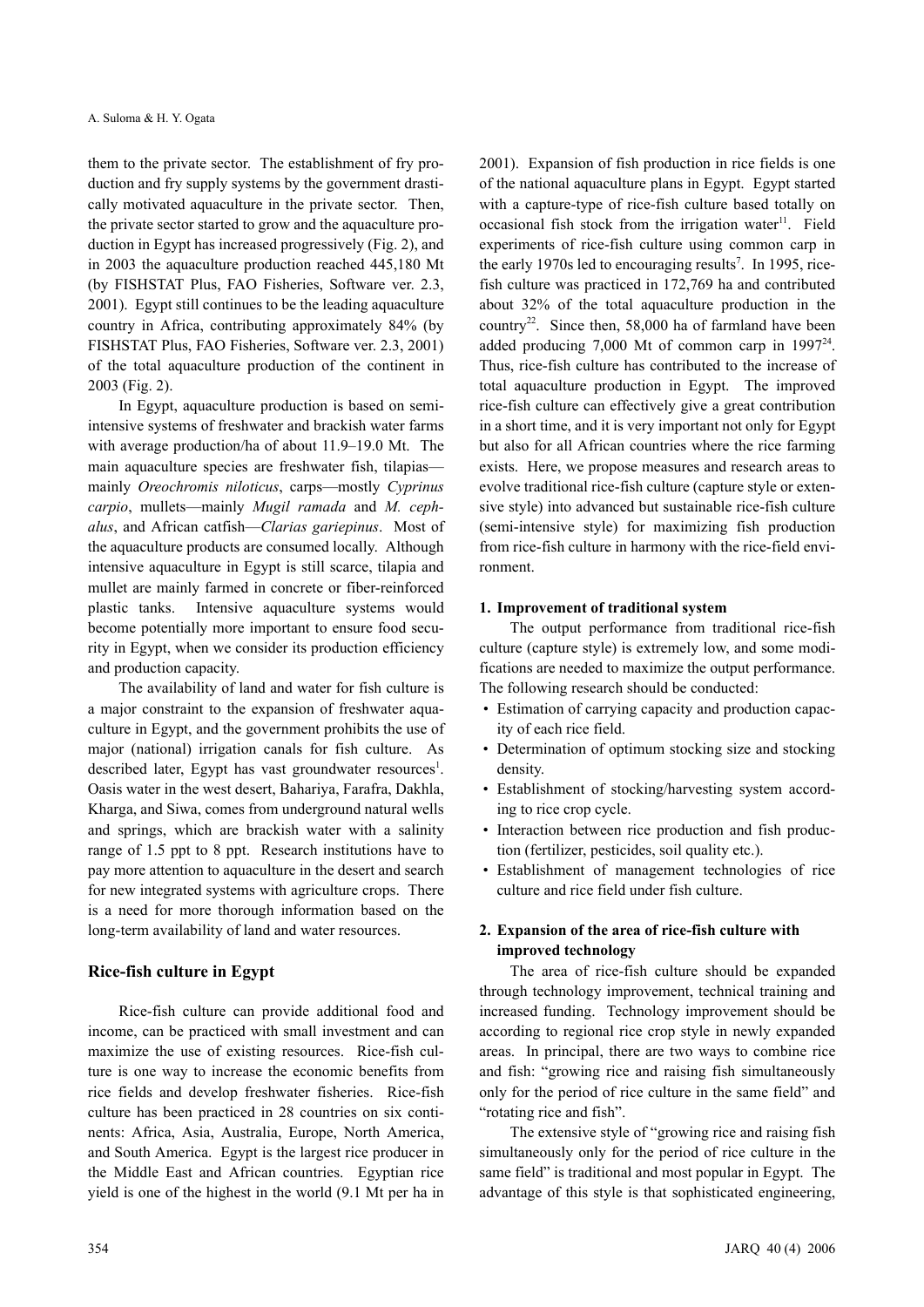facilities and supplementary feeds are not needed, while the disadvantage is that the growth period of the fish is comparatively short and the harvested fish are small. In the style of "rotating rice and fish", rice and fish are alternatively raised in the same rice field. The fallowed fields after rice harvest can be used for fish culture, if the water can be available for fish culture even for the fallow season. This rotation method makes full use of the rice fields after rice harvest until the next rice crop. Fingerlings are released right after rice harvest. The straw decay may make the water suitable for fish growth, and supplementary feeding may further enhance it. As the growth period is relatively longer, a higher output of fish can be estimated compared with that of the traditional style. However, in Egypt, "rotating rice and fish" might be not accepted, because farmers use rice fields for other crop culture during the fallow period. In practice, farmers would decide if they accept "rotating rice and fish", according to the results of socio-economic analyses. The new techniques of agriculture-engineering should also be developed to make rice-fish culture adaptable to local conditions. Effective engineering facilities help avoid conflicts between rice and fish and improve the ability of the rice field to resist drought and flood. Rice production is therefore guaranteed along with substantial increases in both rice and fish harvests. Thus, the following research and measures should be included:

- Expansion of the area of rice-fish culture.
- Extension of sustainable technologies of rice-fish culture to new areas.
- Socio-economic analysis to investigate which culture style is best for each rural area (the family-based economy, the village-based economy, the location, rice crop style etc.).
- Establishment of fry production system and fry delivery system according to each rice crop style (because there may be a time lag between rice plant and fry/fingerling production).
- Development of agriculture-engineering suitable for each regional condition.

## **3. Development of supplementary feeds and feeding technology in rice-fish culture**

The presence and abundance of food organisms are very important factors in rice-fish culture<sup>10</sup>. Food preferences vary among species as well as within species with developmental stage. For example, common carp have the widest range in preferences and can feed on a variety of plant and animal foods $11$ . Tilapia species also have varying feeding habits. For example, *O. mossambicus* and *Tilapia zillii* can consume weeds even in a pond or rice field situation<sup>12</sup>, *T. zillii* being regarded as more superior as a natural weedicide. Although Nile tilapia appears to prefer certain species of algae<sup>19</sup>, this species is known to feed on chopped terrestrial plants such as napier grass and aquatic plants including water spinach *Ipomoea aquatica* as well as bran, cassava or termites. The rice field ecosystem is rich in phytoplankton, zooplankton, macrophyton, benthos, detritus, and bacteria.

However, to increase the output performance from the same area and at the same density it is necessary to apply supplementary feeds. Farmers use fertilizers to increase the naturally occurring food organisms in the rice field and supplements to feed the fish directly. Locally available supplementary feeds may consist of wheat bran, copra meal, wheat flour, oilseed cakes (for instance, rapeseed, peanuts and soybean), grasses, green fodder, maize bran, napier grass, chicken waste, and/or kitchen waste. Indeed, Wang and  $Zhanz^{23}$  showed that the use of supplementary feeds resulted in higher survival rates and improved production. Egypt has many kinds of agricultural by-products, such as rice bran, oil seeds, and poultry by-products which are promising as supplementary feeds in Egyptian rice-fish culture. However, the knowledge on how to use and how to process the agricultural by-products is lacking. Moreover, there is little knowledge on feeding level, feeding frequency and feeding time in rice-fish culture. Thus, the following research is needed to develop feeding systems in rice-fish culture:

- Elucidation of feeding habits and natural food availability in rice fields.
- Identification of locally available supplements.
- Development of the processing methods of fish feeds using the agricultural by-products.
- Determination of their nutritional value by fieldfeeding trials.
- Establishment of suitable feeding regimes (feeding level, feeding frequency and feeding time) in rice-fish culture.

#### **4. Introduction of new species**

In Egypt, common carp and tilapia (*Oreochromis niloticus*) are the main species used in traditional rice-fish culture. The introduction of new species should also be considered. According to Hora & Pillay<sup>15</sup> and Khoo & Tan16, new species should meet the following requirements: availability of quality fry and fingerlings in desired quantity, feeding habits have to be herbivorous or omnivorous, capable of tolerating a harsh environment characterized by shallow water, high and variable temperatures, low oxygen levels and high turbidity, and have good performance under poor conditions. Our recommendation of new species is as follows.

• Catfish: *Clarias gariepinus* gives high yields but its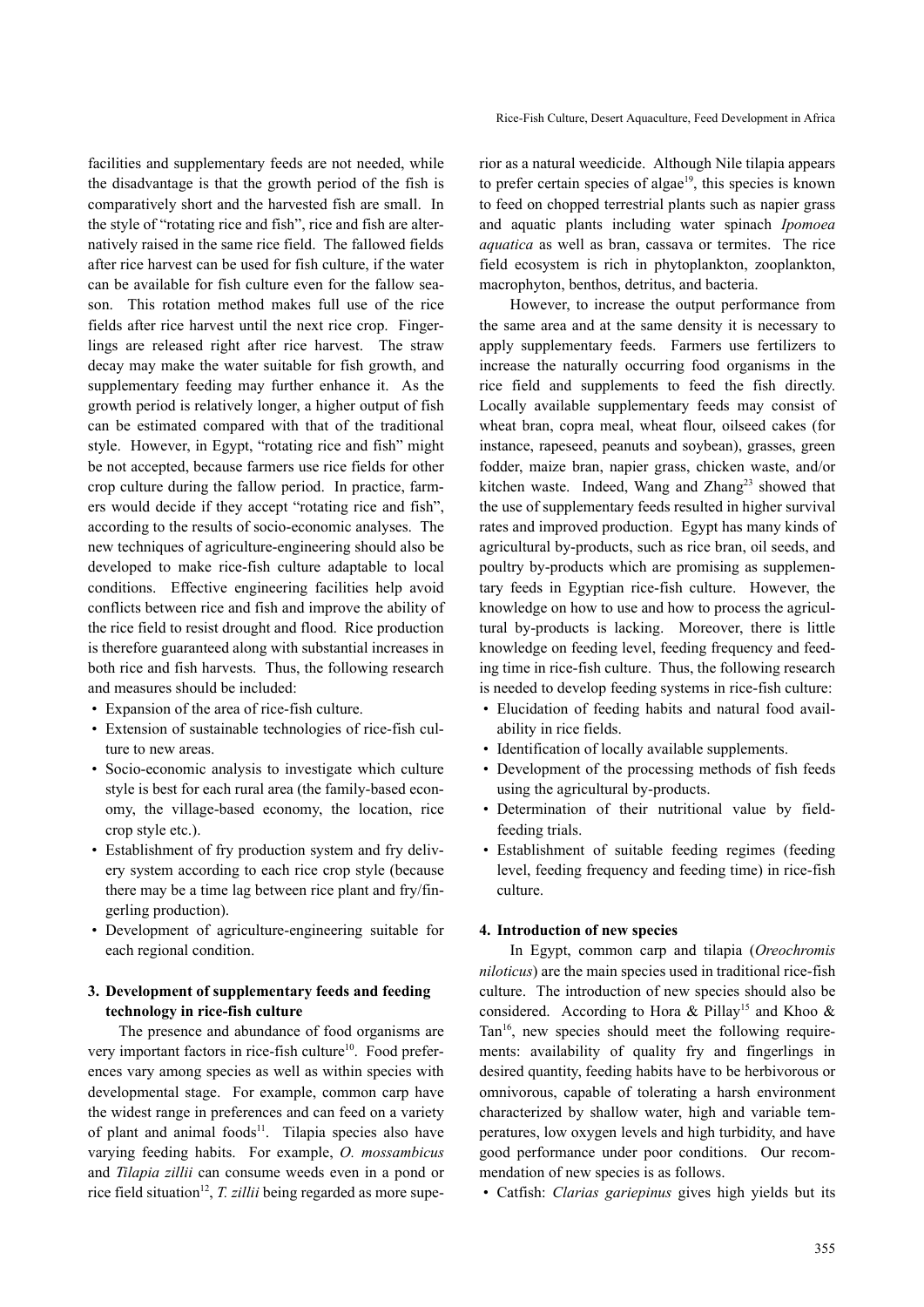price is low due to poor acceptance by consumers. The hybrid between *C. gariepinus* and local catfish *C. fuscus* is better, because of improved taste and high tolerance of undesirable environment conditions.

- Gourami: *Trichogaster pectoralis* is numerically the most important species. This species and the threespot gourami (*T. trichopterus*) are herbivore/planktivore and occupy the lower rung in the food chain.
- Climbing perch: *Anabas testudineus* is an insectivore.
- Freshwater prawn: African *Macrobrachium* is a relatively new aquaculture species.

#### **Desert aquaculture**

Limited water is the biggest constraint for aquaculture in arid/semi-arid regions. There are some problems in the availability and competition of land and water with agriculture. Recently, more attention is given to "Desert Aquaculture" that has been developed in Israel. For instance, in Negev desert (Southern Israel), which possesses tremendous amounts of saline underground and geothermal water, super-intensive fish farms have been constructed under financial assistance of the Israeli Ministry of Agriculture. Hybrid-tilapia are cultured, and the production presently reaches average annual yields of 20–27 kg/m<sup>3 20</sup>. According to Kolkovski et al.<sup>17</sup>, "desert aquaculture means the aquaculture production of fish and aquatic animals in arid areas". The main goal of aquaculture in the desert is to utilize productively and maximally the water resources of oases and groundwater for an integrated aquaculture-agriculture system. Desert aquaculture appears to give water resources an economical value rather than a competition in water consumption between aquaculture and agriculture. The aquaculture-agriculture system in the desert could enable us to produce highly priced off-season fish, vegetables and fruits all the year round.

Egypt has suitable natural conditions for desert aquaculture. Egypt has vast resources of groundwater<sup>1</sup>. Fresh groundwater resources in Egypt contribute 20% to the potential water resources in Egypt. One of the groundwater resources is the Nile Valley and Delta system with the storage capacities of 200 billion  $m<sup>3</sup>$  and 300 billion m<sup>3</sup>, respectively. Oasis water in the west desert, Bahariya, Farafra, Dakhla, Kharga, and Siwa, comes from underground natural wells and springs. The Faculty of Agriculture, Cairo University (Cairo, Egypt) launched a test plant of a desert aquaculture unit in a desert of the Wadi Natron (between Cairo and Alexandria). Regarding the surface water in Egypt, the government is driving a national plan (the Toshka Development Plan) to convert some of 225,000 ha of desert into farmland by construct-

ing 240 km of irrigation waterways from Lake Nasser to the desert area. One of the goals of this plan is to establish agriculture, livestock, poultry, and aquaculture industries to meet local and export demands. The Central Laboratory for Aquaculture Research, which is located in the Nile River Delta (Abbassa, Egypt: arid area), uses the surface water from the Ismalia canal originating from the Nile River. Egypt has a warm and hot ambient climate, which can be a natural heater, and pre-warm groundwater stored in reservoir ponds. Moreover, Egypt can provide cheap supporting infrastructure: lands, electricity and fuels.

Needless to say, before taking an approach to desert aquaculture, we should identify sites where aquaculture and agriculture can be integrated. We should evaluate local economic conditions including water quality and quantity, soil condition, topography, and climate. In arid regions in Africa, desert aquaculture, which has succeeded in Israel, will need modifications to become a promising production system according to each economic situation.

Fig. 4 illustrates a model of desert aquaculture in Egypt. Since we can directly pump oasis water which comes from groundwater unlike the case of Negev (Israel) (well depth: 550–1,000 m), high investments are not required to construct pump systems. Israel is using super-intensive, indoor, closed (circulation) systems in greenhouses, where 10% of the aquaculture water is daily exchanged for agriculture. This style increases the production costs and market prices of fish and agricultural products due to a high management cost including water. Considering that one of our missions is to produce and provide low-priced food to people, Egypt and other African countries are not able to accept the same style as does Israel. As illustrated in Fig. 4, our model adopts an outdoor open system, which leads to low construction cost, low supporting infrastructure cost and low maintenance cost compared to a super-intensive system. In Egypt, groundwater or surface water is now separately used for agriculture, aquaculture and other industries including human consumption. Desert agriculture in Egypt is presently consuming water without fish culture. Although we need a huge amount of water for aquaculture practice, fish themselves do not waste a large amount of water for their growth (fish consume less water than poultry). Irrespective of the existence of aquaculture practice, water requirement for desert agriculture will not change so much. When we consider the limited water availability and the productive and efficient use of water in arid regions, aquaculture and agriculture should be at least integrated to one unit. Here, we propose a model that well water is first used for fish culture, and the drain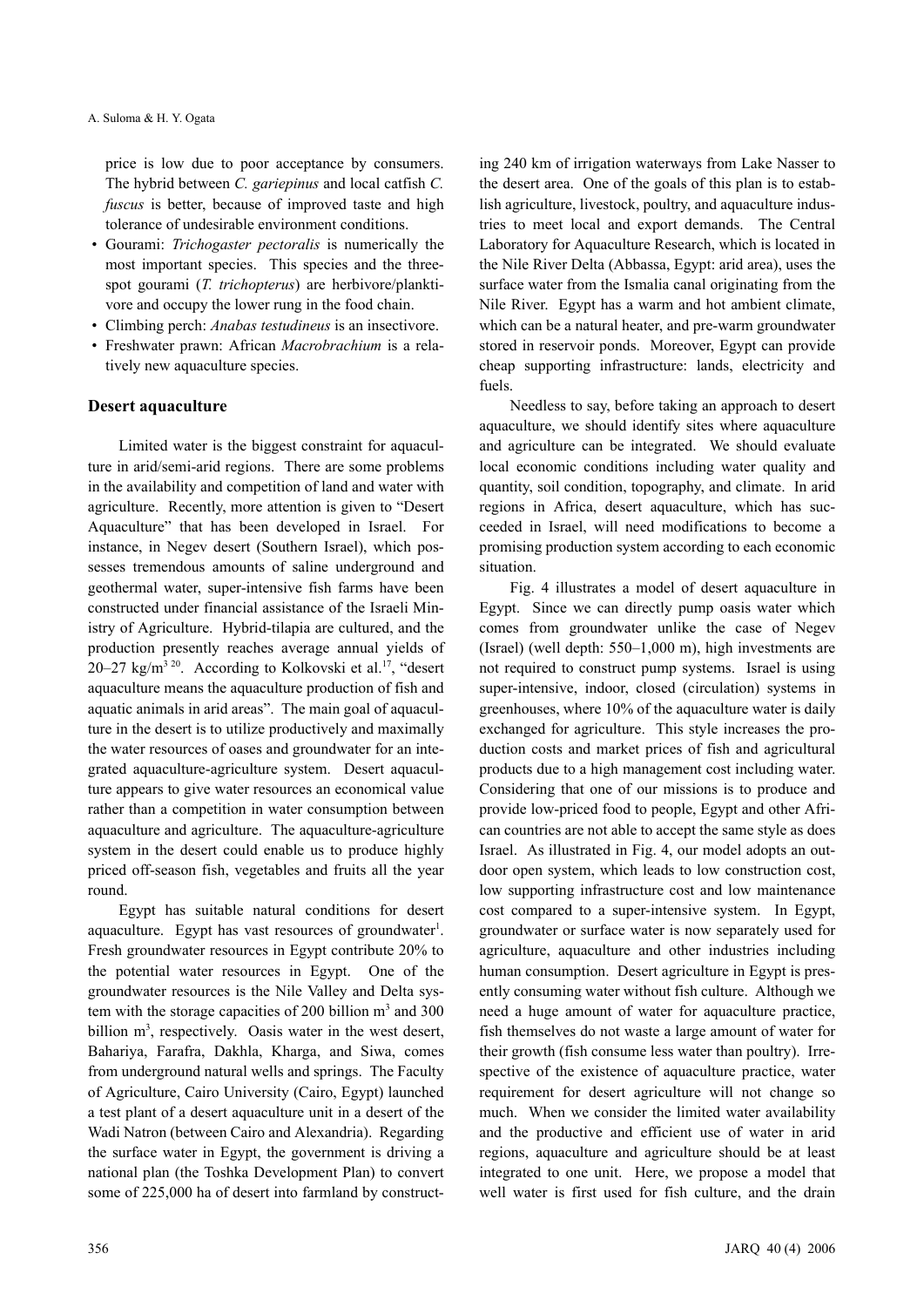

**Fig. 4. A model of desert aquaculture in Egypt, and possibly in other arid regions in Africa**

water is used to irrigate with or without filtration. Thus, we can produce and provide low-priced fish and agricultural products without an increase in water consumption, using an integrated aquaculture-agriculture unit. The candidate species are tilapia, mullet and common carp, and freshwater prawn (*Macrobrachium*) might become a candidate, if we can establish a hatchery.

#### **Development of feeds and feeding technologies**

## **1. The necessity of feeds development for freshwater aquaculture**

Needless to say, external assistance continues to be essential for further development. Some projects supported by FAO and Japan in Africa focused on improving aquaculture techniques and aquaculture production by breeding a strain with high growth, while little attention has been paid to improving fish feeds and feeding technologies. For example, in 2002, Japan through the World Fish Center (Penang, Malaysia) has supported research on genetics and aquaculture in Africa<sup>3</sup>. Two projects were conducted. Project 1 was aimed at breeding tilapia with fast growth. Project 2 was focusing on improving aquaculture management techniques. Through these projects, the necessity of the development in feeds, especially local farm-made feeds, and feeding technology has been emphasized as the second step to increase production capacity and efficiency under unstable/hostile and poverty environments. Poor development of fish feed sectors is the second major constraint to aquaculture development in Egypt and Africa. Our opinion is that more attention should be given to the rural production system with low cost feeds which can be processed from regional ingredients.

In the aquaculture industry, feed development is critical because feeds represent 40%–60% of the production costs. Formulated and complete fish feeds based on fish nutrition have advanced dramatically in recent years, which promotes optimal fish growth and health. The development of new species-specific diets supports the aquaculture industry. At present, the high cost and low quality of fish feeds are major limiting factors in the development of aquaculture in Africa, and this situation is likely to remain unsolved even in the near future. Therefore, basic and practical research that can reduce the cost of fish feeds without lowering feed efficiency will be crucial to the successful development of aquaculture in Africa. So far, feed research has been concentrated on the replacement of animal proteins by plant proteins with a view to reducing the cost of supplementary feeds<sup>6</sup>. Hecht<sup>13</sup> has suggested that more efforts should be put into research on how much of the animal proteins can be replaced with plant proteins in the feeding of fish in Africa. Recognizing that pond farming will remain as the major aquaculture production system in Africa and developing feed strategies that maximize the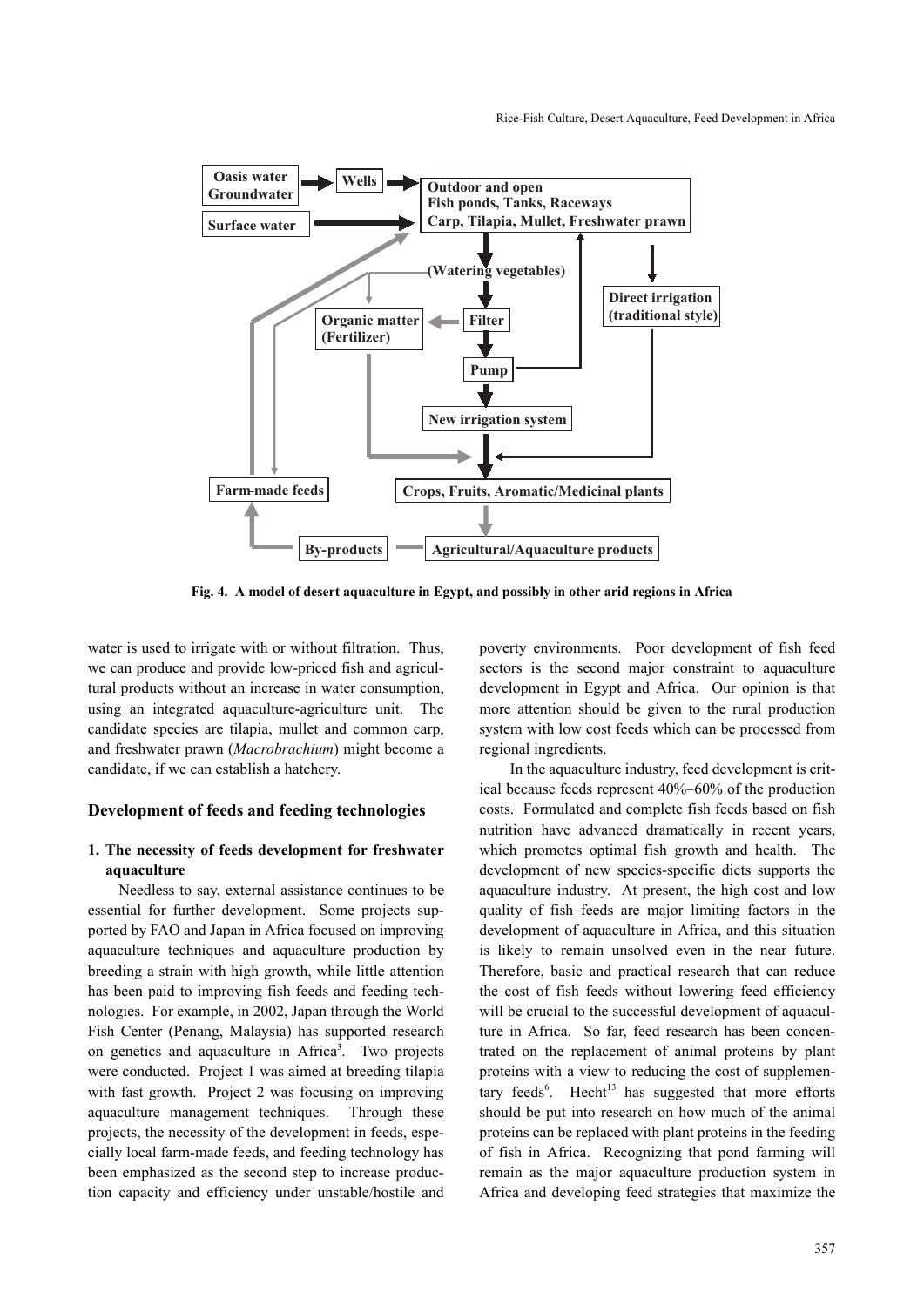

**Fig. 5. Proposed research subjects and measures to develop feeds and feeding technologies**

contribution of natural and supplementary feeds in fish ponds, would help to expand aquaculture production. Feeding regimes should be also modified and developed according to regional environments (climate, geography, economic condition etc.). For instance, Brown et al.<sup>4</sup> and  $Yi \& Lin<sup>25</sup> recently reported that feed costs are reduced$ by delaying the timing of supplementary feeding without reducing fish yields.

## **2. Research proposed and recommendations for improving feeds and feeding techniques**

Most aquaculture farms in Egypt use minimal feed supply in both extensive and semi-intensive culture due to the low stocking density. Originally, pelleted cattle or poultry feeds, which contain cotton seed meal, wheat or rice bran, were the only available feeds for fish farming in Egypt. The land-animal feeds gave bad feed conversion ratios, which were reflected in poor production efficiency. Cage culture systems in Damiet, the main place of the private aquaculture sector, use a mixture of ingredients containing corn, wheat and agricultural by-products as fish feeds. A few animal-feed mills have been also available as production lines of fish feeds. As far as we know, a private company in El Kanater El Khairia used a poultry feed manufacture unit for producing mashtype fish feeds, which gave worse feed conversion ratios. Recently the production of pelleted fish feeds has started. The General Authority for Fish Resources Development (Cairo, Egypt) has installed two feed mills for the production of formulated fish feeds. The Fish Research Centre (Suez University) has a feed mill. There are now two new feed companies which produce artificial fish feeds. Although the feeds are species-unspecific, they may be better than using poultry or cattle feeds. Due to the low availability and high price of fish meal, meat meal and soybean meal, most of the aquaculture feed researches in Egypt are giving more attention to investigate if the imported fish meal and soybean meal can be replaced with locally available ingredients. There still remain some problems on how to extend the improved knowledge on feed processing to the local private sector. Thus, the fish feed industry has yet to develop not only in Egypt but also in Africa. Therefore, there are short and long-term needs to conduct studies on fish feeds and feeding technology for rural freshwater species. From our point of view we suggest research subjects and measures as shown in Fig. 5, through the following steps.

- (1) Species-specific nutritional requirements and optimum feeding regimes:
- Determination of energy and macro-/micro-nutrient requirements (qualitative and quantitative).
- Determination of optimum feeding regimes (feeding rate, feeding frequency and feeding time).
- (2) Availability and utilization of regional feed resources:
- Search for locally available agricultural products and by-products.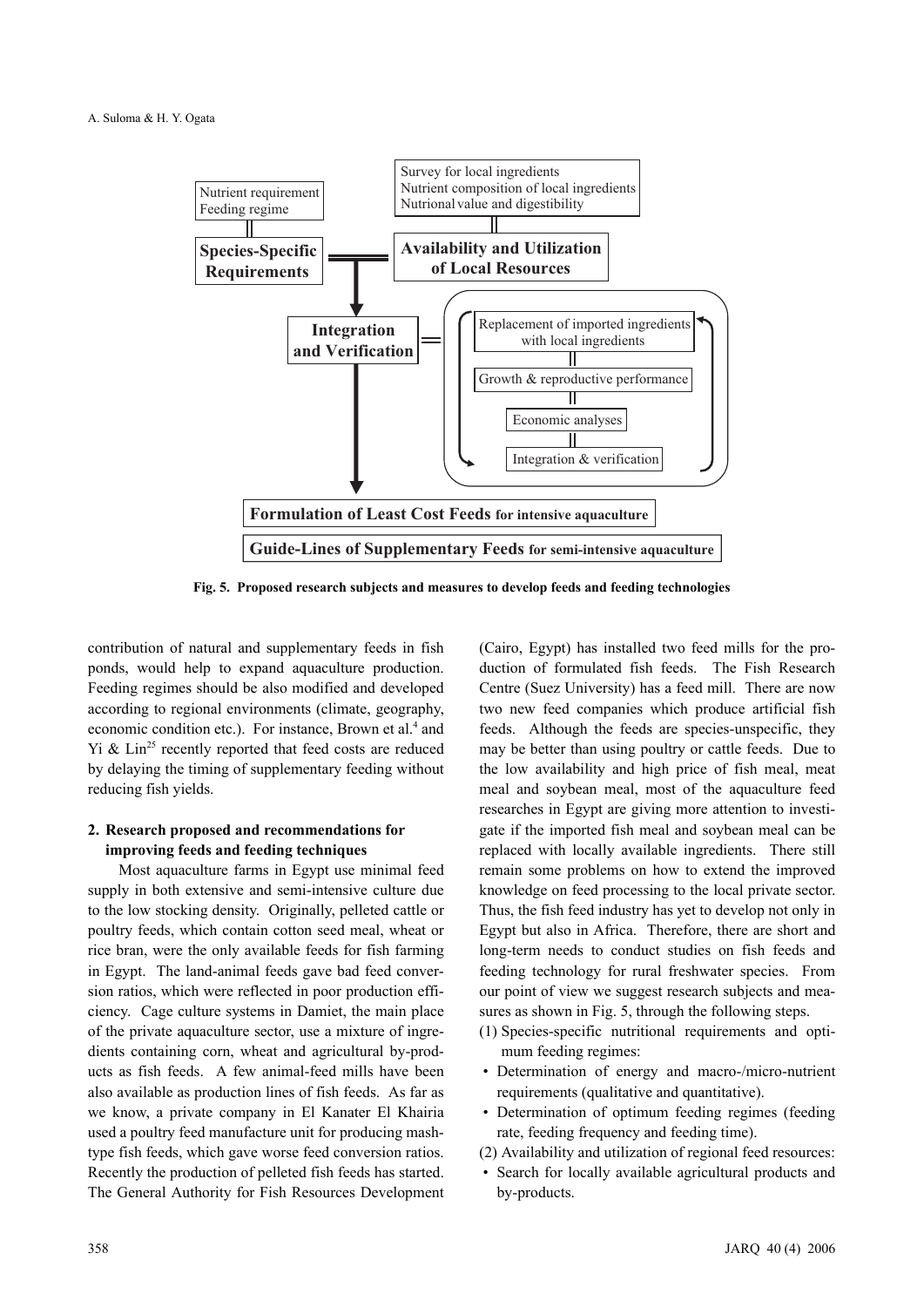Rice-Fish Culture, Desert Aquaculture, Feed Development in Africa

- Determination of nutrient composition of regional ingredients and the data-base.
- Determination of the nutritional values and digestibility.
- (3) Integration and verification of the results (1) and (2) —feeding tests on growth and reproduction:
- Replacement of imported ingredients with regional ingredients.
- Verification of the practicality and acceptability of the regional ingredients in growth and reproduction.
- Economic analyses on the practicality and acceptability.
- Integration of the results from economic analyses and field studies and its verification.
- (4) Outputs:
- Formulation of least cost feeds for intensive aquaculture.
- Guide-line of supplementary feeds for semi-intensive aquaculture.

## **Conclusion**

Rice-fish culture and desert aquaculture should be respectively promoted and extended for freshwater aquaculture in wet/pluvial regions and arid regions in other African countries as well as in Egypt. Studies on feeds and feeding technologies should be promoted, and feeds using rural ingredients should be developed to improve aquaculture productivity in Africa.

#### **Acknowledgments**

The present review was supported by the JIRCAS Visiting Research Fellowship at Tsukuba 2004 (Ashraf Suloma, Dec. 2004–Nov. 2005). The authors are grateful to Dr. K. D. Shearer (Northwest Fisheries Science Center, NMFS, Seattle, WA, USA) for his critical reading of the manuscript.

#### **References**

- 1. Allam, A. R., Saaf, E. -J. & Dawoud, M. A. (2002) Desalination of brackish groundwater in Egypt. *Desalination*, **152**, 19–26.
- 2. Anetekhai, M. A. et al. (2004) Steps ahead for aquaculture development in Sub-Saharan Africa—the case of Nigeria. *Aquaculture*, **239**, 237–248.
- 3. Anonymous (2003) Japan's support to research on genetics and aquaculture in Africa. WorldFish Center, Penang, Malaysia, pp.16.
- 4. Brown, C. L. et al. (2000) Timing of the onset of supplemental feeding of Nile tilapia. *In* Tilapia aquaculture. Proceedings of the 5th international symposium on tilapia in aquaculture, eds. Fitzsimmons, K. & Carvalho Filho, J.

C., Panorama da Aqüicultura-Magazine, Rio de Janeiro, Brazil, 237–240.

- 5. Coche, A. G., Haight, B. & Vincke, M. (1994) Aquaculture development and research in sub-Saharan Africa, synthesis of national reviews and indicative action plan for research, CIFA technical paper, no. 23. FAO, Rome, pp.151. Available online at http://www.fao.org/documents/show\_cdr.asp?url\_file=/ docrep/005/T3340E/T3340E00.htm.
- 6. De Silva, S. S. (2001) A global perspective of aquaculture in the new millennium. *In* Aquaculture in the third millennium. Technical proceedings of the conference on aquaculture in the third millennium (Bangkok), eds. Subasinghe, R. P. et al., NACA, Bangkok and FAO, Rome, 431–459. Available online at http://www.fao.org/documents/show\_cdr.asp?url\_file=/ DOCREP/003/AB412E/ab412e27.htm.
- 7. Essawi, A. K. & Ishak, M. M. (1975) A preliminary study on raising carp in rice fields of Sakha Research Station, Arab Republic of Egypt. CIFA/75/SE1, Paper presented at the FAO/CIFA Symposium on Aquaculture in Africa, 30 Sept.–6 Oct. 1975, Accra, Ghana.
- 8. FAO (2004a) The state of world fisheries and aquaculture (SOFIA 2004). FAO, Rome. Available online at http://www.fao.org/documents/show\_cdr.asp?url\_file=/ DOCREP/007/y5600e/y5600e00.htm.
- 9. FAO (2004b) Aquaculture extension in sub-Saharan Africa, FAO fisheries circular, No. 1002. Fisheries Department, Inland Water Resources and Aquaculture Service 2004, FAO, Rome, pp.55.
- 10. Halwart, M., Viray M. C. & Kaule, G. (1998) *Cyprinus carpio* and *Oreochromis niloticus* as biological control agents of the golden apple snail *Pomacea canaliculata* – effects of predator size, prey size and prey density. *Asian Fish. Sci.*, **11**, 31–42.
- 11. Halwart, M. & Gupta, M. V. (2004) Culture of fish in rice fields. FAO, Rome and The WorldFish Center, Penang, Malaysia, pp.83. Available online at http://www.worldfishcenter.org/Pubs/CultureOfFish/ CultureOfFish.htm.
- 12. Hauser, W. J. & Lehman, W. F. (1976) Raising fish for weed control subject of study. *Rice J.*, **79**, 10–11, 22, 24.
- 13. Hecht, T. (2000) Considerations on African aquaculture. *World Aquaculture*, **31**, 12–19.
- 14. Hickling, C. F. (1963) The cultivation of tilapia. *Sci. Am.*, **208**, 143–153.
- 15. Hora, S. L. & Pillay, T. V. R. (1962) Handbook of fish culture in the Indo-Pacific Region, FAO fish. biol. tech. pap. no. 14. FAO, Rome, pp.204.
- 16. Khoo, K. H. & Tan, E. S. P. (1980). Review of the ricefish culture in Asia. *In* Integrated agriculture-aquaculture farming systems, eds. Pullin, R. S. V. & Shehadeh, Z. H., ICLARM Conf. Proc. No. 4, Manila, Philippines, 1–14.
- 17. Kolkovski, S. et al. (2003) Integration of agri-aquaculture systems – The Israeli experience. *In* Integrated agriaquaculture systems – A resource handbook, eds. Gooley, G. J. & Gavine, F. M., RIRDC Project No. MFR-2A, Rural Industries Research and Development Corporation, Canberra, Australia, 14–23. Available online at http://www.rirdc.gov.au/reports/Ras/03-012sum.html.
- 18. Meschkat, A. (1967) The status of warm-water pond fish